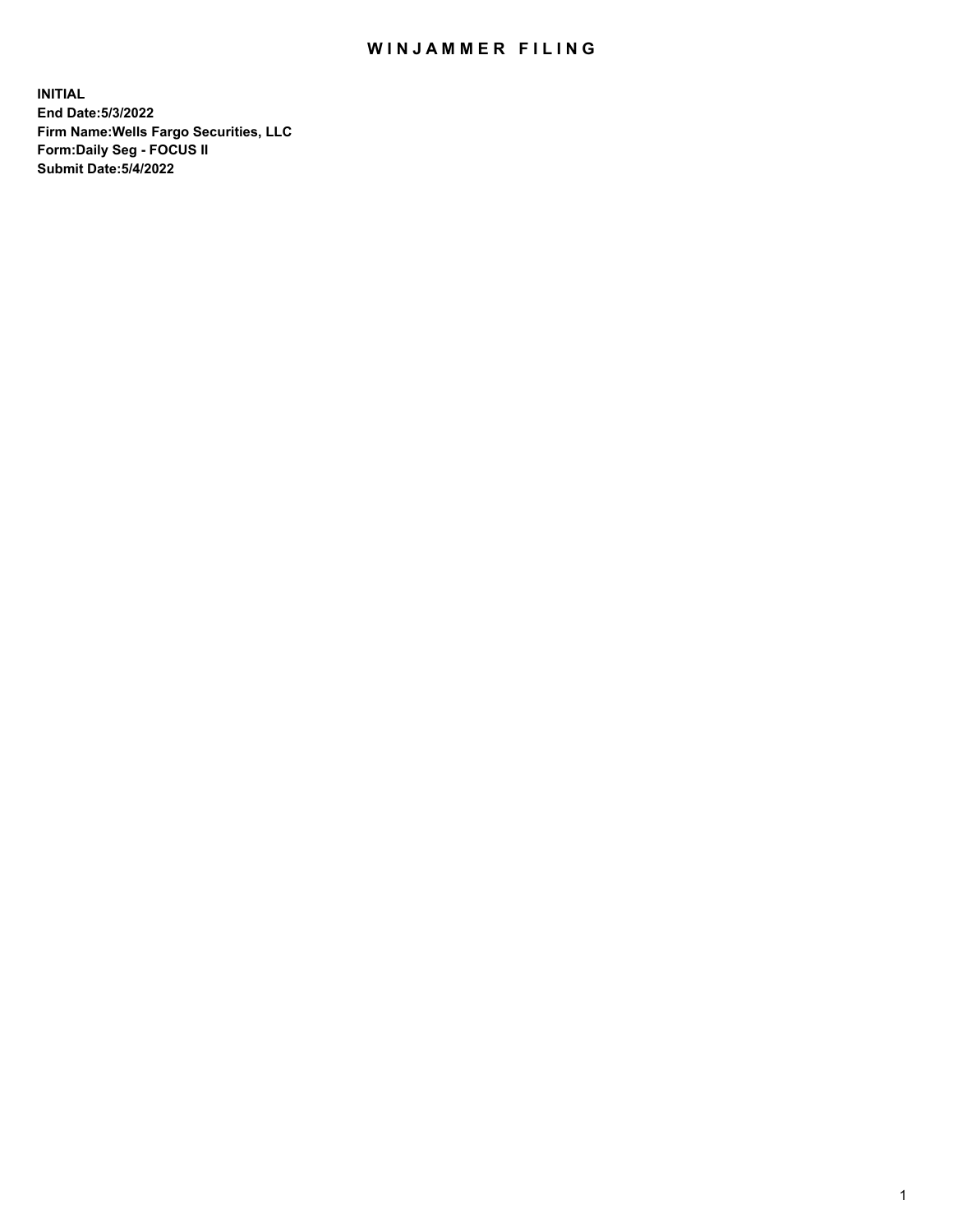**INITIAL End Date:5/3/2022 Firm Name:Wells Fargo Securities, LLC Form:Daily Seg - FOCUS II Submit Date:5/4/2022 Daily Segregation - Cover Page**

| Name of Company                                                                                                                                                                                                                                                                                                               | <b>Wells Fargo Securities LLC</b>                          |
|-------------------------------------------------------------------------------------------------------------------------------------------------------------------------------------------------------------------------------------------------------------------------------------------------------------------------------|------------------------------------------------------------|
| <b>Contact Name</b>                                                                                                                                                                                                                                                                                                           | <b>James Gnall</b>                                         |
| <b>Contact Phone Number</b>                                                                                                                                                                                                                                                                                                   | 917-699-6822                                               |
| <b>Contact Email Address</b>                                                                                                                                                                                                                                                                                                  | james.w.gnall@wellsfargo.com                               |
| FCM's Customer Segregated Funds Residual Interest Target (choose one):<br>a. Minimum dollar amount: ; or<br>b. Minimum percentage of customer segregated funds required:% ; or<br>c. Dollar amount range between: and; or<br>d. Percentage range of customer segregated funds required between:% and%.                        | 105,000,000<br><u>0</u><br>0 <sub>0</sub><br>00            |
| FCM's Customer Secured Amount Funds Residual Interest Target (choose one):<br>a. Minimum dollar amount: ; or<br>b. Minimum percentage of customer secured funds required:%; or<br>c. Dollar amount range between: and; or<br>d. Percentage range of customer secured funds required between: % and %.                         | 30,000,000<br><u>0</u><br>0 <sub>0</sub><br>0 <sub>0</sub> |
| FCM's Cleared Swaps Customer Collateral Residual Interest Target (choose one):<br>a. Minimum dollar amount: ; or<br>b. Minimum percentage of cleared swaps customer collateral required:%; or<br>c. Dollar amount range between: and; or<br>d. Percentage range of cleared swaps customer collateral required between:% and%. | 355,000,000<br><u>0</u><br>00<br>00                        |

Attach supporting documents CH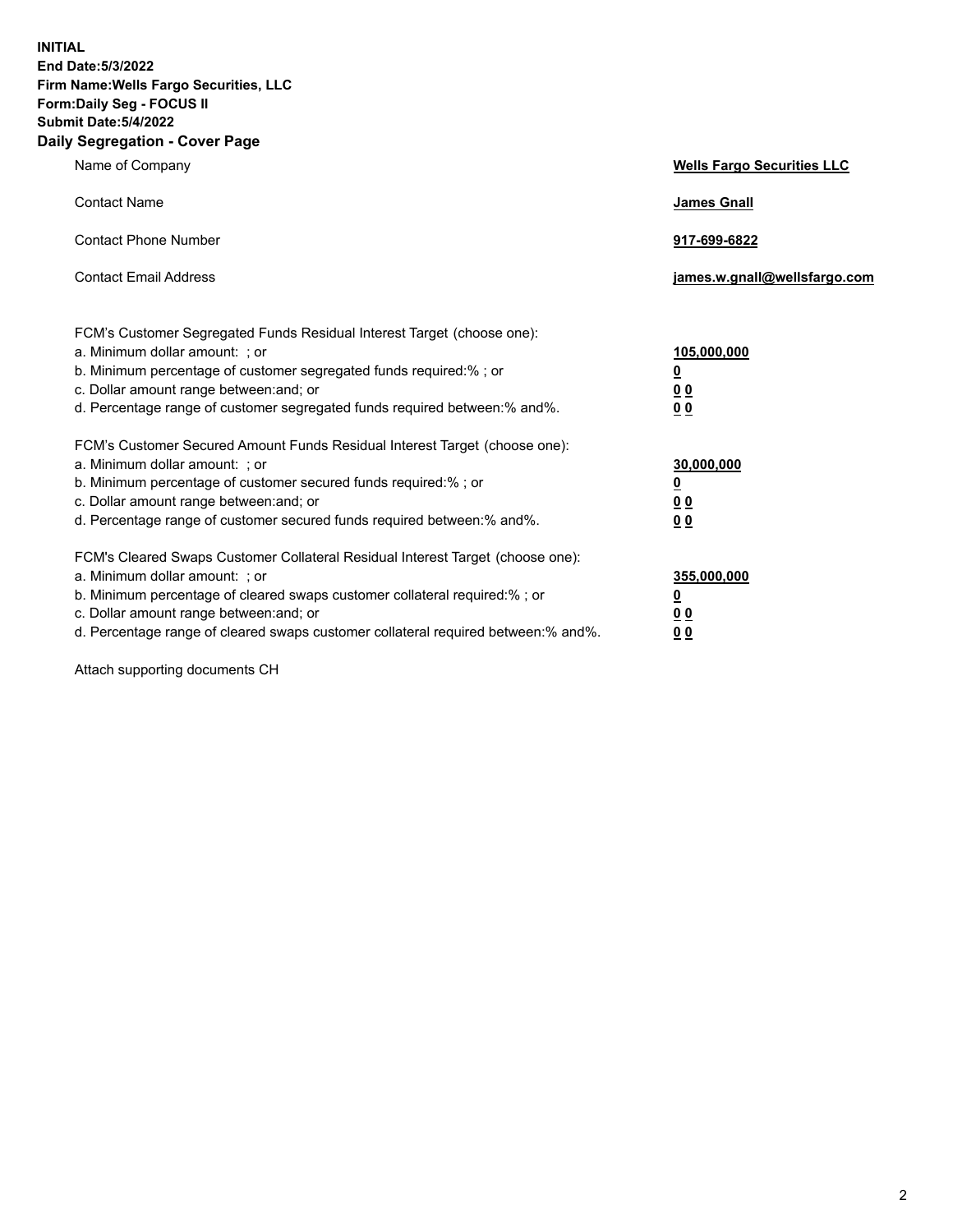**INITIAL End Date:5/3/2022 Firm Name:Wells Fargo Securities, LLC Form:Daily Seg - FOCUS II Submit Date:5/4/2022 Daily Segregation - Secured Amounts** Foreign Futures and Foreign Options Secured Amounts Amount required to be set aside pursuant to law, rule or regulation of a foreign

- government or a rule of a self-regulatory organization authorized thereunder
- 1. Net ledger balance Foreign Futures and Foreign Option Trading All Customers A. Cash **708,577,650** [7315]
	- B. Securities (at market) **392,233,756** [7317]
- 2. Net unrealized profit (loss) in open futures contracts traded on a foreign board of trade **-250,235,731** [7325]
- 3. Exchange traded options
	- a. Market value of open option contracts purchased on a foreign board of trade **247,266** [7335]
	- b. Market value of open contracts granted (sold) on a foreign board of trade **0** [7337]
- 4. Net equity (deficit) (add lines 1. 2. and 3.) **850,822,941** [7345]
- 5. Account liquidating to a deficit and account with a debit balances gross amount **3,404,633** [7351] Less: amount offset by customer owned securities **-3,303,971** [7352] **100,662** [7354]
- 6. Amount required to be set aside as the secured amount Net Liquidating Equity Method (add lines 4 and 5)
- 7. Greater of amount required to be set aside pursuant to foreign jurisdiction (above) or line 6.

## FUNDS DEPOSITED IN SEPARATE REGULATION 30.7 ACCOUNTS

- 1. Cash in banks
	- A. Banks located in the United States **151,991,385** [7500]
	- B. Other banks qualified under Regulation 30.7 **3,997,629** [7520] **155,989,014**
- 2. Securities
	- A. In safekeeping with banks located in the United States **507,709,410** [7540]
- B. In safekeeping with other banks qualified under Regulation 30.7 **0** [7560] **507,709,410** [7570]
- 3. Equities with registered futures commission merchants
	-
	-
	- C. Unrealized gain (loss) on open futures contracts **125,136,126** [7600]
	- D. Value of long option contracts **19** [7610]
	- E. Value of short option contracts **0** [7615] **131,635,909** [7620]
- 4. Amounts held by clearing organizations of foreign boards of trade
	- A. Cash **0** [7640]
	- B. Securities **0** [7650]
	- C. Amount due to (from) clearing organization daily variation **0** [7660]
	- D. Value of long option contracts **0** [7670]
	- E. Value of short option contracts **0** [7675] **0** [7680]
- 5. Amounts held by members of foreign boards of trade
	-
	- B. Securities **0** [7710]
	- C. Unrealized gain (loss) on open futures contracts **-294,462,907** [7720]
	- D. Value of long option contracts **247,247** [7730]
	- E. Value of short option contracts **0** [7735] **184,414,337** [7740]
- 6. Amounts with other depositories designated by a foreign board of trade **0** [7760]
- 7. Segregated funds on hand **0** [7765]
- 8. Total funds in separate section 30.7 accounts **979,748,670** [7770]
- 9. Excess (deficiency) Set Aside for Secured Amount (subtract line 7 Secured Statement Page 1 from Line 8)
- 10. Management Target Amount for Excess funds in separate section 30.7 accounts **30,000,000** [7780]
- 11. Excess (deficiency) funds in separate 30.7 accounts over (under) Management Target **98,825,067** [7785]

**0** [7305]

**850,923,603** [7355]

## **850,923,603** [7360]

[7530]

 A. Cash **-58,024,582** [7580] B. Securities **64,524,346** [7590]

 A. Cash **478,629,997** [7700] **128,825,067** [7380]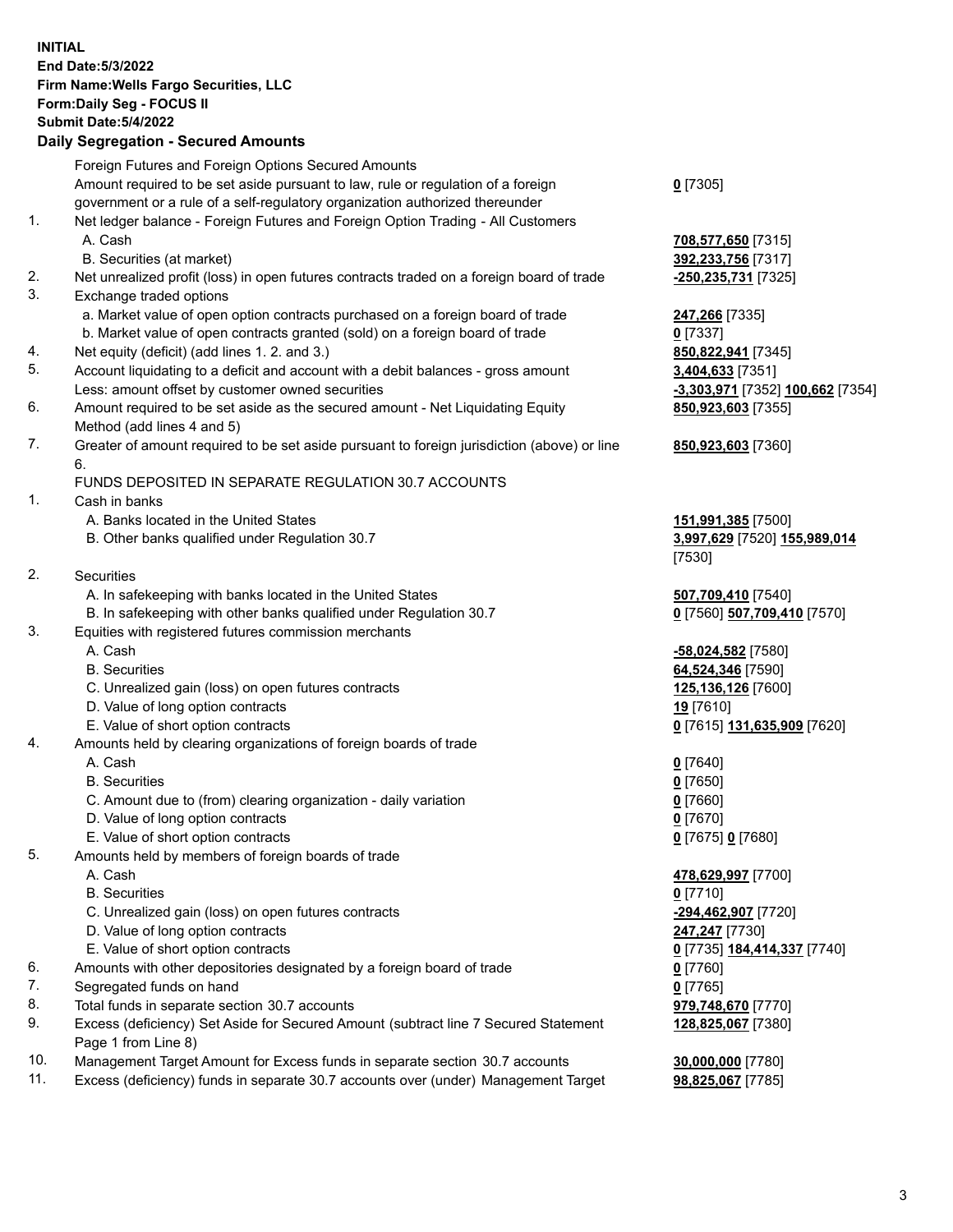**INITIAL End Date:5/3/2022 Firm Name:Wells Fargo Securities, LLC Form:Daily Seg - FOCUS II Submit Date:5/4/2022 Daily Segregation - Segregation Statement** SEGREGATION REQUIREMENTS(Section 4d(2) of the CEAct) 1. Net ledger balance A. Cash **1,534,017,077** [7010] B. Securities (at market) **1,848,649,906** [7020] 2. Net unrealized profit (loss) in open futures contracts traded on a contract market **2,460,613,491** [7030] 3. Exchange traded options A. Add market value of open option contracts purchased on a contract market **6,375,206,473** [7032] B. Deduct market value of open option contracts granted (sold) on a contract market **-6,294,995,727** [7033] 4. Net equity (deficit) (add lines 1, 2 and 3) **5,923,491,220** [7040] 5. Accounts liquidating to a deficit and accounts with debit balances - gross amount **131,110,870** [7045] Less: amount offset by customer securities **-122,475,381** [7047] **8,635,489** [7050] 6. Amount required to be segregated (add lines 4 and 5) **5,932,126,709** [7060] FUNDS IN SEGREGATED ACCOUNTS 7. Deposited in segregated funds bank accounts A. Cash **106,463,187** [7070] B. Securities representing investments of customers' funds (at market) **485,890,139** [7080] C. Securities held for particular customers or option customers in lieu of cash (at market) **201,251,510** [7090] 8. Margins on deposit with derivatives clearing organizations of contract markets A. Cash **3,453,701,199** [7100] B. Securities representing investments of customers' funds (at market) **98,918,832** [7110] C. Securities held for particular customers or option customers in lieu of cash (at market) **1,647,398,396** [7120] 9. Net settlement from (to) derivatives clearing organizations of contract markets **355,339,772** [7130] 10. Exchange traded options A. Value of open long option contracts **6,375,206,473** [7132] B. Value of open short option contracts **and the set of our original state of the set of open** short option contracts 11. Net equities with other FCMs A. Net liquidating equity **0** [7140] B. Securities representing investments of customers' funds (at market) **0** [7160] C. Securities held for particular customers or option customers in lieu of cash (at market) **0** [7170] 12. Segregated funds on hand **0** [7150] 13. Total amount in segregation (add lines 7 through 12) **6,429,173,781** [7180] 14. Excess (deficiency) funds in segregation (subtract line 6 from line 13) **497,047,072** [7190] 15. Management Target Amount for Excess funds in segregation **105,000,000** [7194] **392,047,072** [7198]

16. Excess (deficiency) funds in segregation over (under) Management Target Amount Excess